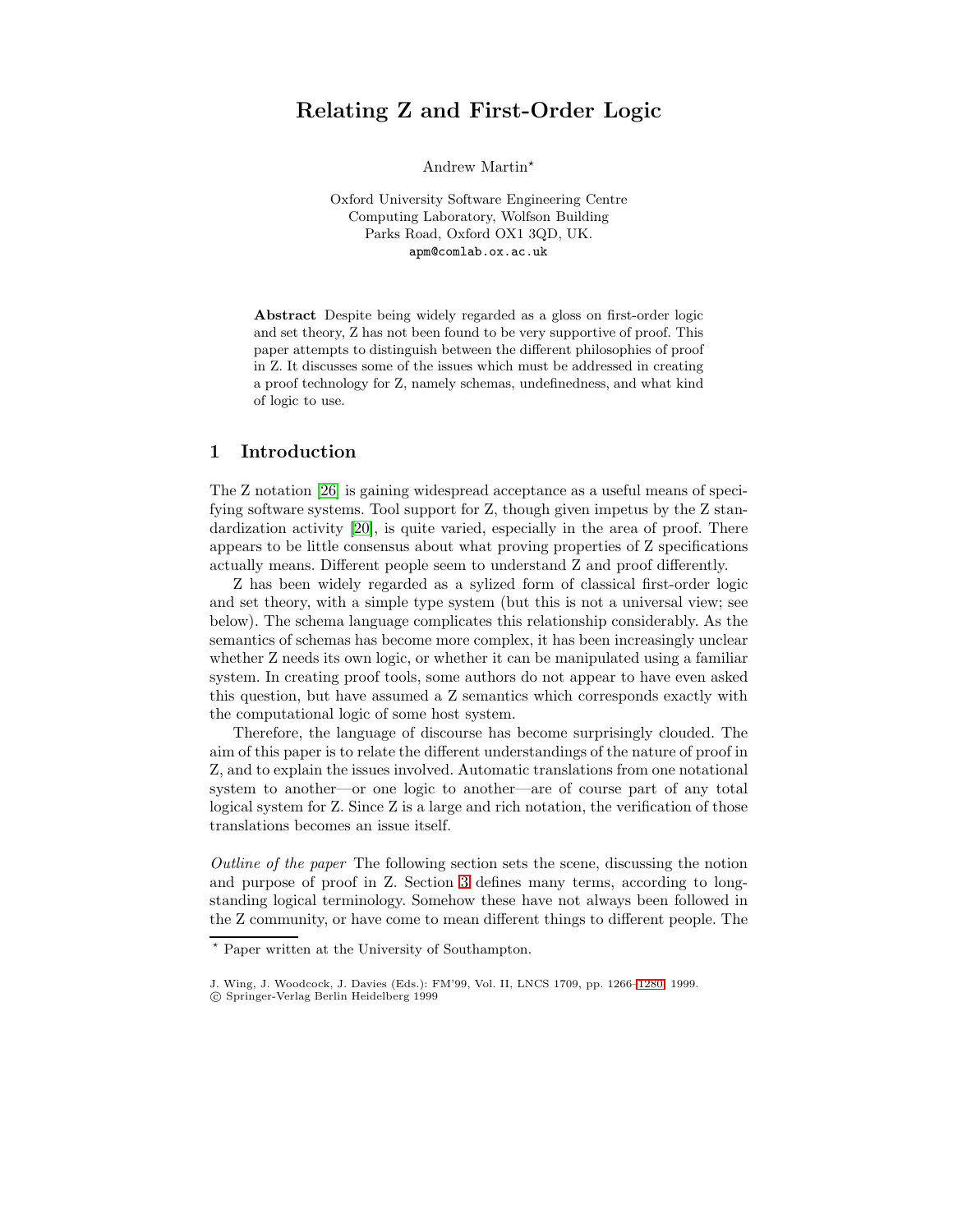next section surveys some of the leading approaches to this topic—and points to a more detailed survey elsewhere. Sections [5](#page-6-0) and [6](#page-8-0) detail the two most basic issues which affect reasoning in Z: schemas, and the issue of undefinedness. Section [7](#page-11-0) considers related and future work. Alternative approaches are not based on firstorder logic at all. For the future, the key challenge seems to be in finding ways to manage the complexity of Z proofs. The paper finishes with some conclusions.

## **2 Z, Logical Calculi, and Semantics**

Z is quite clearly a logical notation. The central task of writing a Z specification is writing schemas. The main content of a schema is found in its predicate part. This is a collection of sentences of first-order logic. The syntax which Z has settled upon is slightly different from that found in most logical texts, but this is not significant.

Whilst in some philosophical disciplines logical notation may be introduced largely as a means to add precision to statements, in mathematical work, and in particular, in software engineering, it is more usual to add a calculus to the presentation of a logical notation. Logic is not used as a language in its own right, but as a means to facilitate proof activity.

In this regard, Z is unusual, since whilst it is not 'semantics free' it has arisen with a rich language, but little in the way of logic. Spivey [\[25\]](#page-14-2) presents a denotational semantics, and also elements of a logical calculus for the schema notation. More mundane logical proof rules are assumed and not stated.

This reminds us that there are at least two possible approaches to giving meaning to a piece of formal text: we can give a denotational semantics; a model in some system which is already understood—this is Spivey's main approach (despite the use of Z as the metalanguage). Alternatively, we can give a logical calculus, a system of reasoning which relates terms of the language without interpreting them. Such a logic is a higher-level description, and is, in general more practical.

Of course, many writers of specifications will be concerned neither with the model nor with the logic. They are interested in writing specifications and communicating ideas unambiguously, but not in proving that their specifications are complete, say. Nevertheless, a logical system—however expressed—is an important mental tool in writing specifications. The specifier needs to know whether, for example, writing

$$
x \notin \text{dom}\, f \land f' = f \cup \{x \mapsto y\}
$$

is equivalent to writing

 $f' = f \oplus \{x \mapsto y\}$ .

The application of the definitions of the various operators is a logical process. Some such questions are easily answered, others will require careful detailed reasoning. The answer depends upon the choice of logical system, and will not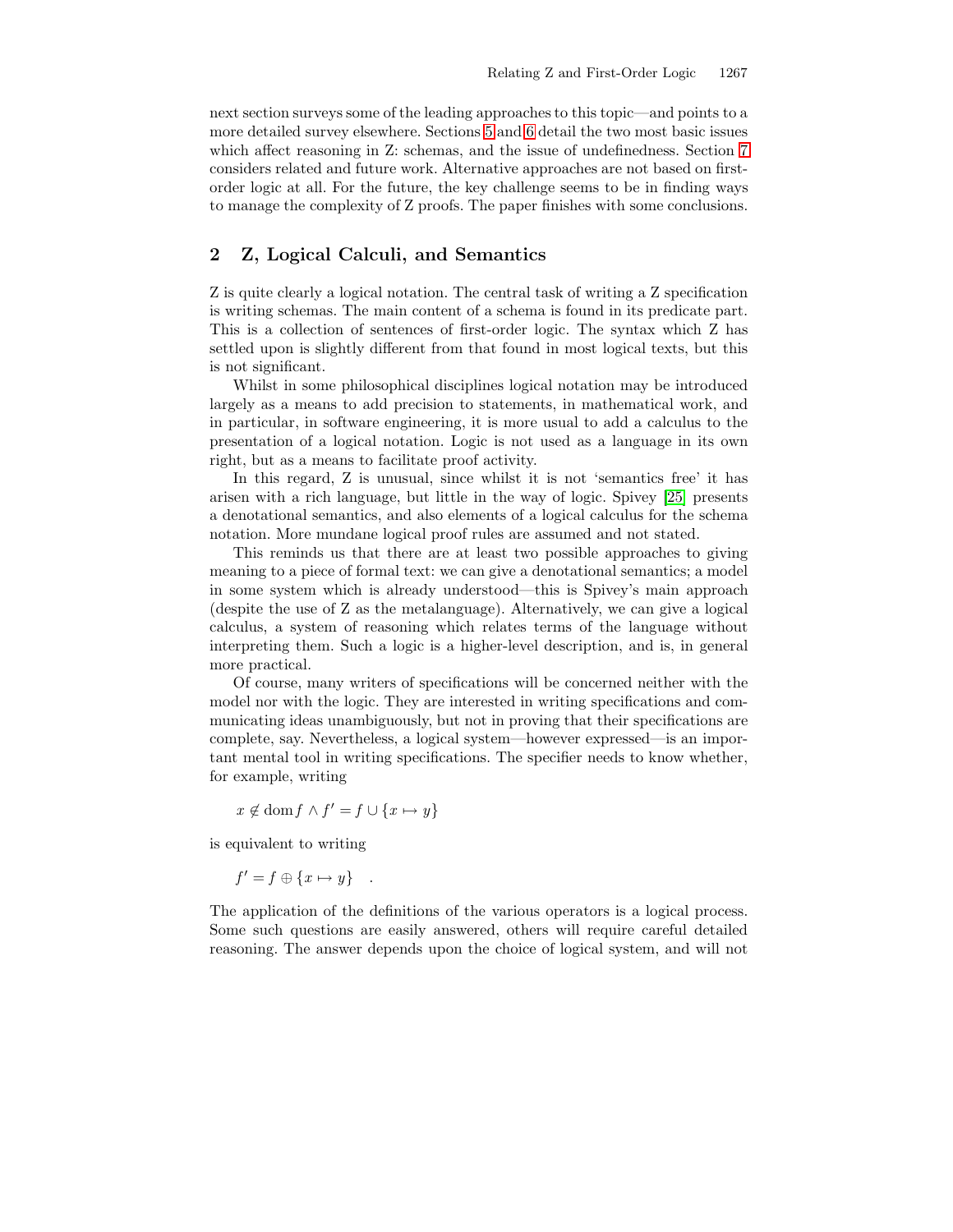usually be answered with reference to the model. Most logics will agree on most answers, but in some cases—particularly where application of partial functions is involved—the answers will vary.

If the Z user *does* wish to undertake more formal reasoning (in calculation of preconditions, for example) then the detailed choice of logical system (whether to support a proof by hand, or by machine) will have a significant effect, potentially on both the ease or difficulty of the proof, and perhaps the outcome.

A number of approaches to proof in Z have been taken as a result of the lack of a 'standard' answer. Some of these are explored below; a comprehensive survey is presented in [\[18\]](#page-13-1), covering both traditional logical presentations, and computational logics/proof tools for Z.

# <span id="page-2-0"></span>**3 Languages and Logic**

For some reason, the language used to discuss Z semantics and logic is frequently at odds with the usual terminology of mathematical logic [\[19,](#page-13-2) [8\]](#page-13-3). This section seeks to establish some definitions.

## **3.1 Terminology**

In this paper, we see the Z notation as a *language* in the logical sense. The study of how Z is to be expressed is a matter of *syntax*. The study of meaning, and the relationship of one Z specification (or predicate) with another—whether via models or logics—is the concern of *semantics*.

We may construct a semantics for Z by associating with each term in the language some object in an underlying structure (typically, a set). A particular semantic construction is a *model* of a particular Z specification (or predicate) if the relationships between terms in the specification also hold in the model (if it makes the predicate *true*). A predicate is *logically valid* if it holds in all models. It is logically valid relative to a specification if it holds in all the models of that specification.

A *logic for Z* is a collection of axioms and rules of inference written using the Z notation. These rules and axioms may be used inductively to define which predicates are *logical consequences* of others. Those which are the logical consequence of the empty set of predicates (or, equivalently, the logical consequence of only the axioms of the logic) are known as *theorems*. Usually, such a logic will allow the use of the definitions in a specification (schemas, generic definitions, etc.), so that a predicate may be a theorem *of a specification*, if it is a logical consequence of the definitions in that specification.

A logic for Z may be proven *sound* in some model by showing that each of its theorems is logically valid. It is traditional to ask whether a logic is also *complete* — i.e. whether every logically valid predicate is also a theorem. A consequence of Gödel's incompleteness theorem is that it is not possible to find a complete logic for Z with respect to any conventional underlying theory of sets.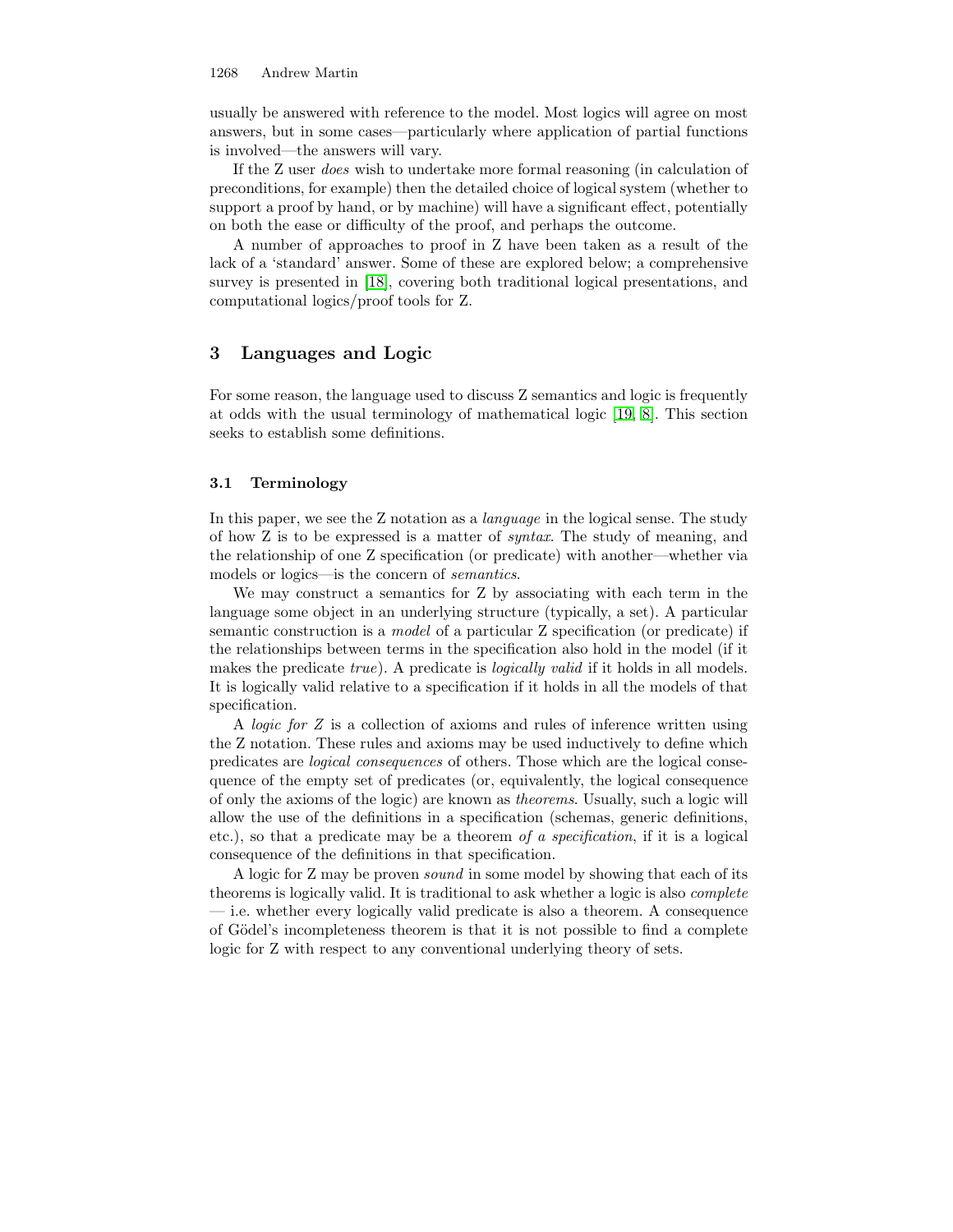A different question is to ask whether a logic for Z is complete with respect to the mapping into the underlying set theory: this relies on treating the underlying theory as itself a formal system, rather than a model as above. Such an alternative understanding will be discussed below.

*Alternative Views* Z has often been seen not as a language, but as a sugared syntax for ZF set theory. In this view, most of the foregoing terminology is not used. Instead, one seeks to exhibit a mapping from Z to an underlying language of sets, and to conduct all one's reasoning in the corresponding theory of sets. Since the core parts of Z are simple set theory, the mapping is sometimes invisible, and one is able to use the normal rules of set theory on Z terms. If a partial inverse for the mapping can be found (it will not be bijective, since the richness of Z syntax is not typically present in the underlying system) then the underlying theory might be said to induce a logic for Z, though this construction has not been explored.

Noteworthy is that this process of translation is *largely indistinguishable* from the process of providing a model for Z, as described above. This may help to explain why the process of Z standardization which began by seeking to provide a logic for Z has lately focussed most of its semantic efforts on the model theory of Z.

In many of the proof tools described in the literature, there is no attempt to describe a logic for Z. Instead, the tool is constructed by 'embedding' Z in some computational logic system. The most successful embeddings use higher-order logic (as described in the HOL tool, or in Isabelle's HOL theory) as the 'host'. The embeddings are on a spectrum from 'shallow' to 'deep', depending on how much of Z's semantic structure is retained in the translation. To produce a deep embedding (i.e. one which retains much of Z's structure) is a non-trivial task. As a result, the question arises of how to validate this translation.

A proof in the underlying theory may be demonstrably sound for models of that theory, but the embedding approach is unable to ask whether this represents a sound proof for Z, since there is nothing against which to judge the translation. The difference between truth and provability clearly borders at some point on the philosophical, and is outside the scope of this paper.

#### **3.2 Theorems**

It has long been customary to write conjectures (or theorems) in Z specifications as

 $\vdash pred$ 

the intention being to speculate (or indicate) that *pred* is a logical consequence of the foregoing specification. Various Z paragraphs have been written to the left of the turnstile  $(\vdash)$ —schemas, declarations and predicates, etc.—the intended meaning being that the foregoing specification, augmented with those paragraphs, has *pred* as a logical consequence,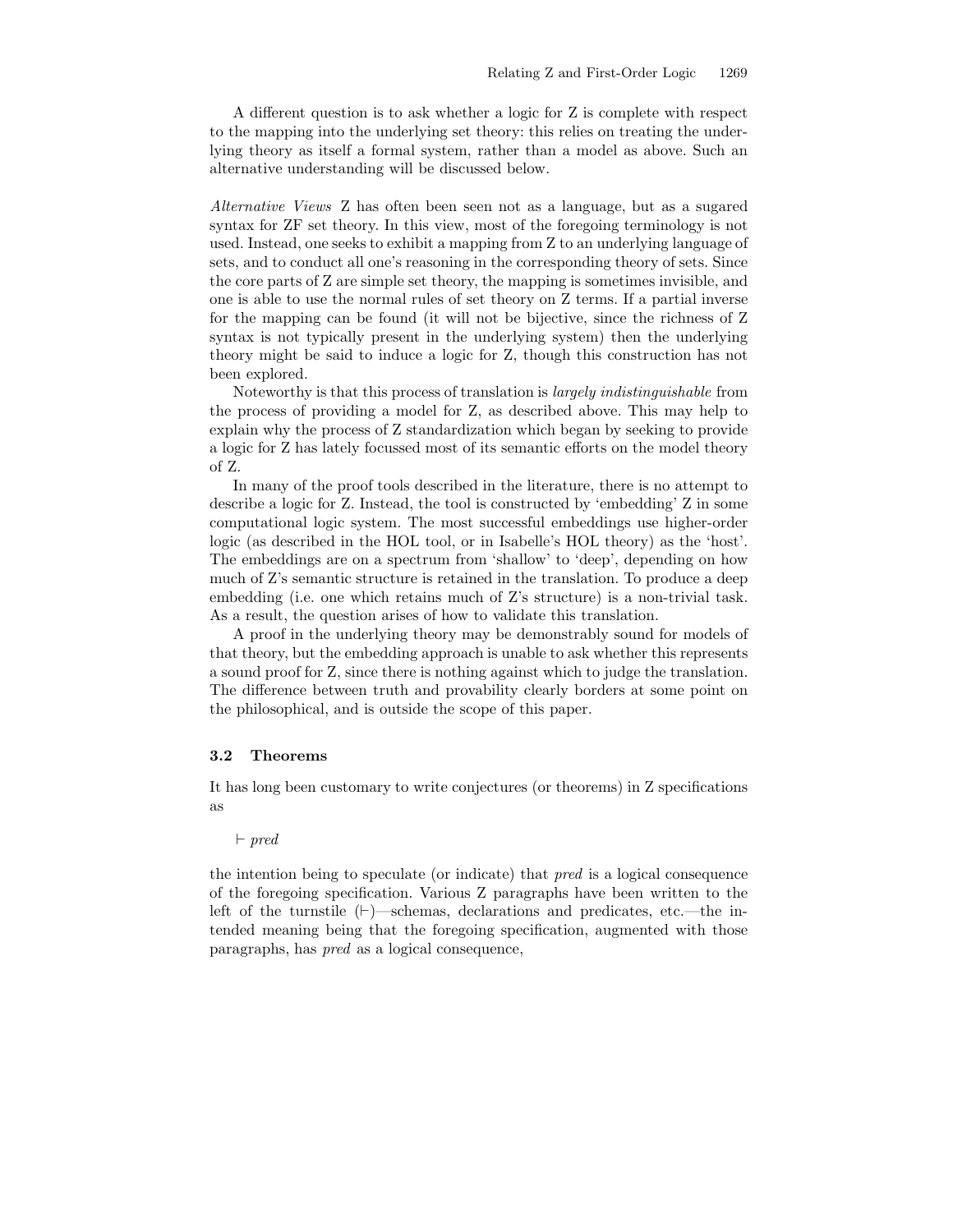Thus, for example, in Spivey's [\[26\]](#page-14-0) *BirthdayBook* specification, he demonstrates (without writing  $\vdash$ ) that

 $AddBirthday \vdash known' = known \cup \{name? \}$ 

meaning that in the context of this specification, and further, within the scope of *AddBirthday* as a definition, *known* has the property shown.

Spivey avoids use of  $\vdash$  in this way, but other authors do not. Since the system of logic to be used in such a proof is usually ill-defined, this is a most remarkable abuse of notation, or else a philosophical oddity even for the most ardent Platonist. In the mentioned texts on logic, and others, the turnstile is used as a metalogical symbol to indicate (conjectured) theoremhood with respect to some particular logical calculus. The calculus is either understood from the context, or its name is supplied as an explicit decoration. For a Z specification, where there is no calculus to be understood from the context, it is far from clear what such a conjecture (or theorem) is to mean.

On the 'alternative view' given above, the calculus is presumably understood to be classical first-order logic and set theory. The variety of available presentations (and as a result, of sets of theorems), especially for the latter, would seem to leave the statement of a theorem in this way dangerously close to meaningless.

The Draft Z Standard [\[20\]](#page-13-0) has given a meaning for statements of Z conjectural theorems which is entirely independent of any logical calculus. This is of course quite a feat. In fact, the Standard's definition does not touch theoremhood at all, but instead deals with model-theoretic truth. That is, the Standard says that

 $\vdash pred$ 

holds in a specification *Spec* exactly when all the models of the specification satisfy the predicate. That is, in the notation of the Standard,

 $\{ \mid Spec \mid \}^{\mathcal{M}} \subseteq \{ \mid pred \mid \}^{\mathcal{M}}$ 

This form of proposition is more traditionally written

 $Spec \models pred$ .

As we have observed, one might expect a logic for Z to be sound—that is, that every theorem of a specification is true in every model of that specification (or,  $\vdash$   $\Rightarrow$   $\vdash$ ). In pure first-order logic, the converse property (completeness) also holds, so every logically valid predicate is a theorem. This property does not extend to axiomatic set theory (if it is consistent), so it is not the case that the notions of theoremhood and logical validity can be used interchangeably in Z.

As a result, we must conclude that the unqualified use of statements such as the one which began this subsection is unfortunate, if not misleading.

# **4 Approaches to Logic and Semantics**

A logical presentation is able to give meaning to a metalogical statement like  $\vdash$  *pred*. A denotational semantics—giving models for the language—is able to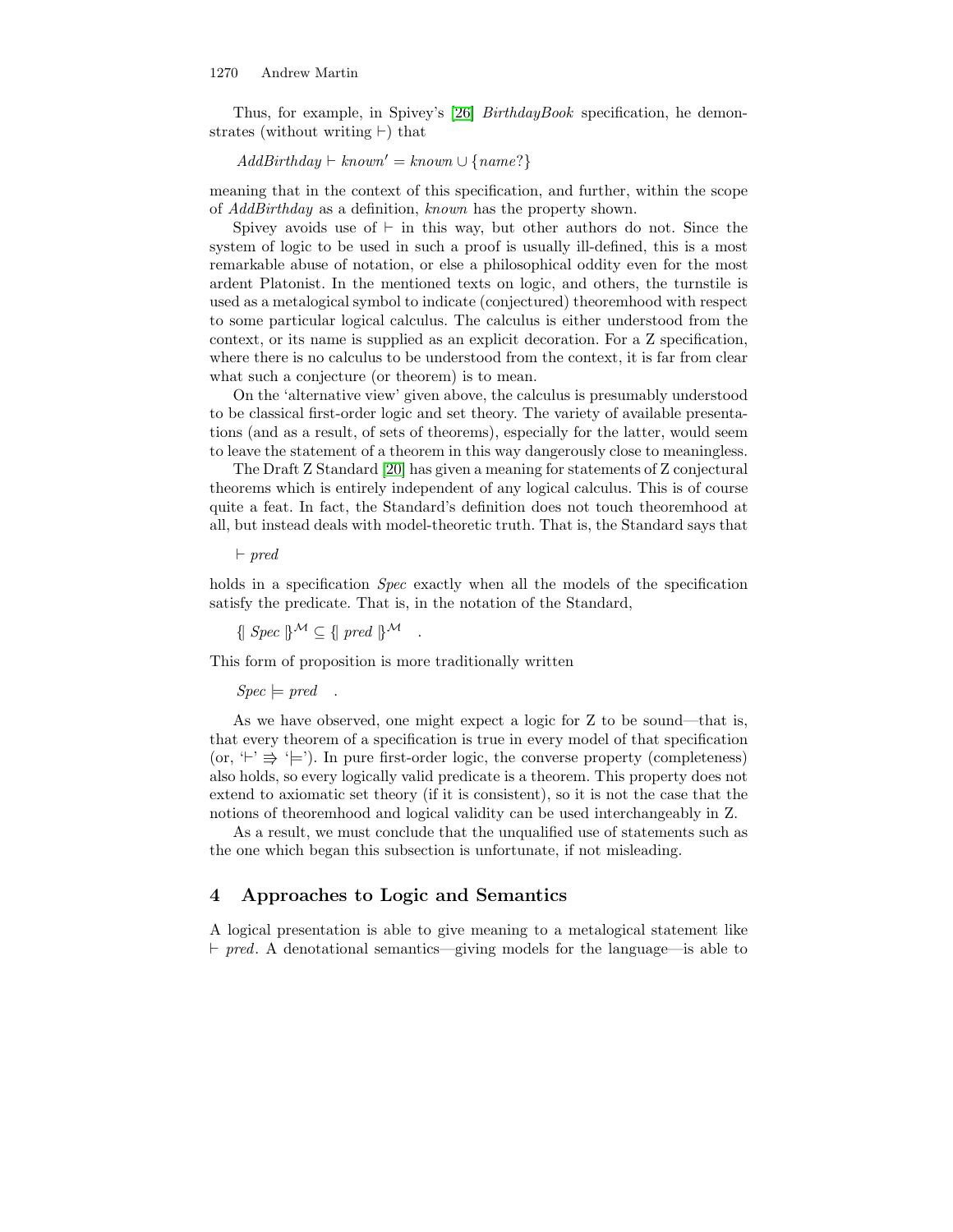give meaning to statements like  $= pred$ . The most tractable way to demonstrate inductively that a logical calculus is consistent is to exhibit a semantic structure and demonstrate that the logic is sound with respect to the semantics. This has been the intention of the Z Standards activity [\[20\]](#page-13-0), though lately most effort has been spent on the model.

Many texts have given elements of a logical calculus for Z, [\[25\]](#page-14-2) and [\[30\]](#page-14-3) being the among the first. Later, Spivey [\[26\]](#page-14-0) remarks that his Z Reference Manual has not included a full set of inference rules, not least because there is insufficient experience of how to present such rules so that they interact helpfully. Potter et al. [\[22\]](#page-13-4) devote a chapter to formal reasoning in Z, but for pedagogical reasons, rather than to present a systematic reasoning system for Z. Perhaps Woodcock and Davies [\[29\]](#page-14-4) give the fullest textbook treatment of reasoning in Z, but again, this is presented as a good means of understanding the complexities and nuances of the notation.

Separate accounts have described logics for Z in a more systematic manner.  $W$  [\[28\]](#page-14-5) was perhaps the first; it has been followed by  $V$  [\[7\]](#page-13-5), which corrects a number of shortcomings in the account of  $W$ . These logics have been developed to be part of the Z Standardization activity. Henson and Reeves [\[11\]](#page-13-6) have also produced a logic for  $Z$ , which they have named  $Z_C$ . Their logic and conclusions mirror the  $W$  family in some respects, but achieve a higher level of rigour and a greater separation of concerns. They argue that some of the innovations of  $W$ , such as a novel treatment of substitution, are unnecessary—see below.



<span id="page-5-0"></span>**Fig.1.** Some approaches to reasoning

Figure [1](#page-5-0) illustrates some of the approaches to giving meaning to, and/or reasoning about, Z specifications. Logics for Z transform one conjecture into another—or discharge the proof obligation to show that the conjecture is a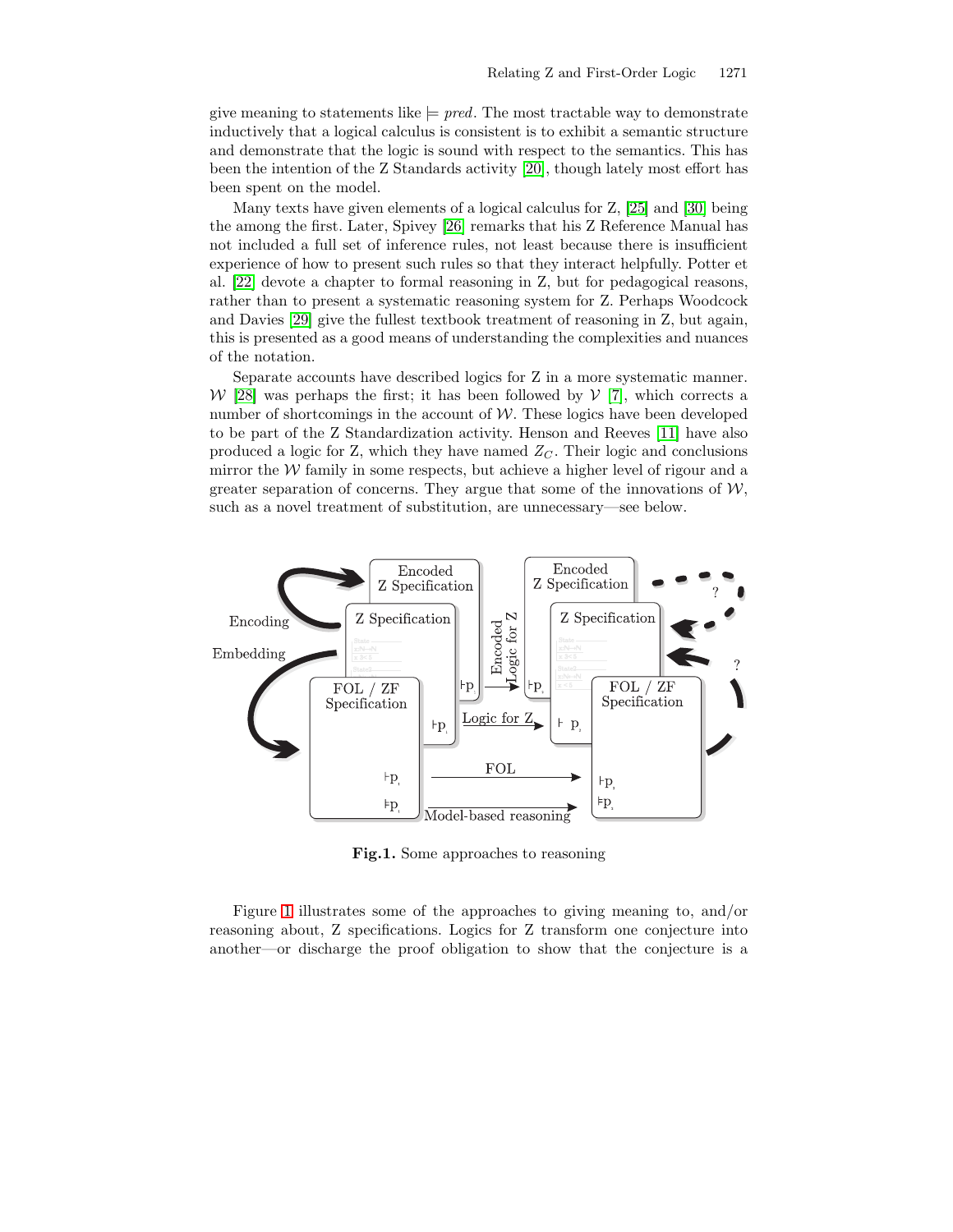theorem—without leaving the Z notation. In each case, the turnstile symbol  $\vdash$  is understood relative to the logic in use, be it  $W$ ,  $V$ ,  $Z_C$ , etc.

The figure also illustrates the possibility of transforming a Z specification into a model, in, say the language of first-order logic and set theory. It is then possible to re-cast the conjecture in two different ways—as a possible theorem of the formal system of first-order logic and set theory, or as a property of the model. These two activities appear very similar indeed, but are in fact quite different endeavours. Working in the former system will be a formal logical activity; work in the latter is more akin to mainstream mathematics. One is in the domain of proof theory, the other, model theory.

Most proof tools take the first of these approaches. Z/EVES [\[23\]](#page-13-7) does precisely this; ProofPower [\[13\]](#page-13-8) and Z-in-Isabelle/HOL [\[14\]](#page-13-9) use higher-order, rather than first-order, logic. Bowen and Gorden [\[5\]](#page-12-0) explain that these embeddings of one logic in another may take place at a number of different *depths*, depending upon the extent to which the artefacts of the high-level language (Z) are modelled directly in the host logic. In Z, the principal interest is with the modelling of schemas—see below. A comparison of tools on this basis is included in [\[18\]](#page-13-1).

It is worthwhile noting that the soundness of these formal logical manipulations is itself guaranteed by an embedding in some model. The soundness (where proven) of each logical approach means that the sets of transformations *increase* when passing down the page—that is, the available logical steps in a logic for Z is a subset of those available by reasoning about a representation of Z in FOL/ZF, etc. As we have observed, properties true in the model may not be provable in the logic, so the inclusion is typically as a *proper* subset.

Having performed logical reasoning in FOL or HOL, it is not always an easy task to transform the resulting terms back into Z. The deeper embeddings accomplish this quite successfully. Z/EVES, in particular, is able to recast virtually every predicate back into a Z form. Z/EVES is one system which might, then, be said to induce a logic for Z, though the complexity of the transformation means that the details of this logic have not been elucidated.

An alternative to embedding the Z notation in another logic is to encode a logical calculus for Z in a logical framework [\[17,](#page-13-10) [15\]](#page-13-11), or in a custom implementation such as CADi<sup>Z</sup> [\[27\]](#page-14-6). The soundness of these encodings is usually called *faithfulness*. An encoding is called *adequate* if it allows precisely the same set of manipulations as the logic it encodes. In practice this is rarely the case, so encodings are shown in the diagram with a transformation arrow the highest on the page; it may be imagined to admit the smallest set of transformations.

The diagram is of course only indicative. Particular logics, encodings, embeddings, and models will not necessarily form a neat hierarchy, because there is no general agreement on the class of Z theorems and derivations.

# <span id="page-6-0"></span>**5 Schemas**

Schemas are without doubt the most important and distinctive feature of the Z notation. Semantically, they represent a challenge, and framing suitable inference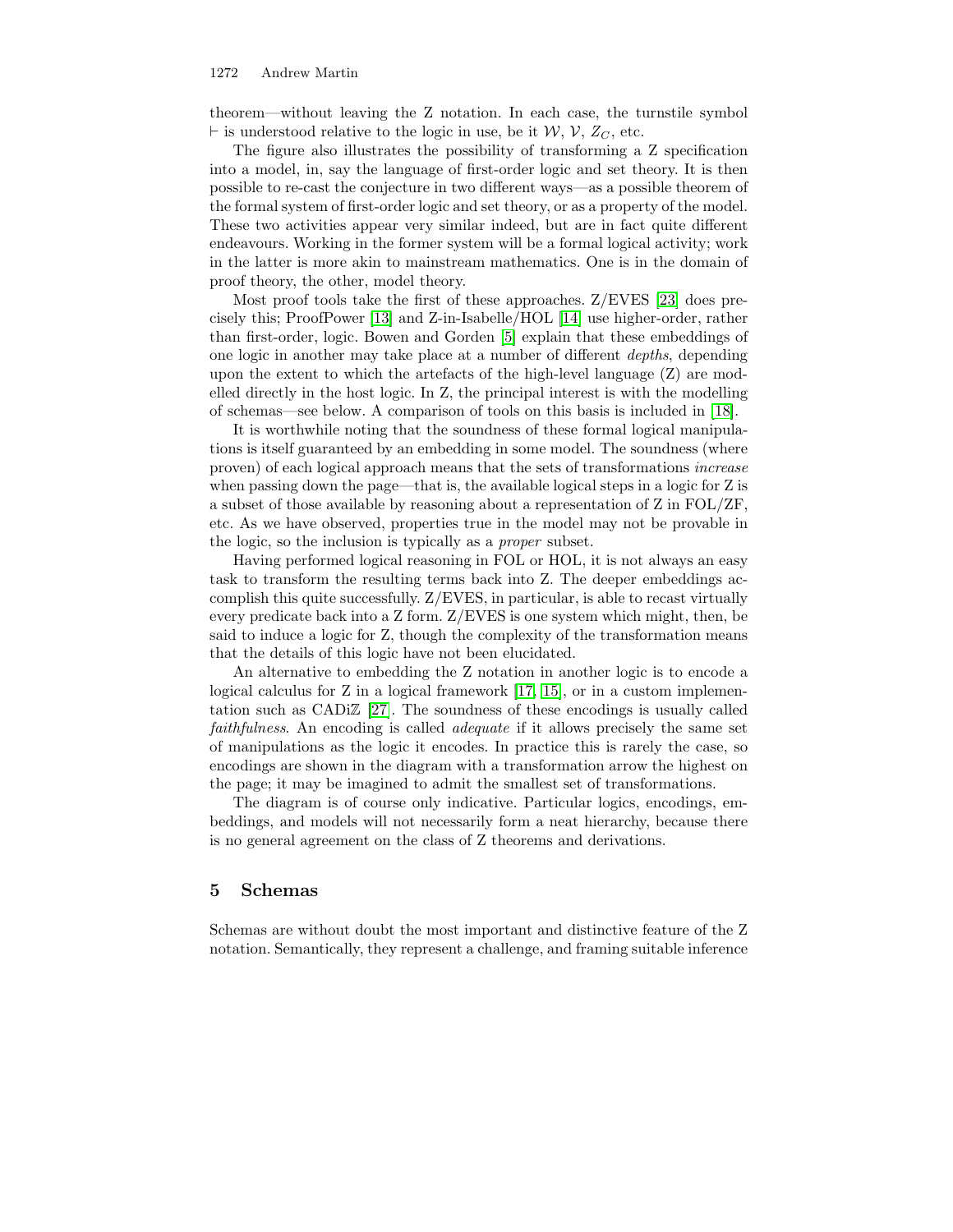rules for dealing with them has been a significant research activity, which is reported elsewhere [\[9,](#page-13-12) [6\]](#page-13-13). The difficulty with schemas has been in finding a uniform representation which can represent a schema abstractly, and used to give its properties in each situation in which it may appear.

Consider the following schema, which describes a size-limited phone directory, assuming that *MAX* has been given some natural number value.

$$
S == [n : NAME \nrightarrow PHONE \mid \#n < MAX]
$$

*S* might be used as a declaration, as in the following predicate which says that only international numbers are stored:

$$
\forall S \bullet (\forall p : \text{dom } n \bullet p \in \text{INTERNATIONAL})
$$

*S* might be used as an expression, as in the following predicate which says the same thing:

$$
\forall s: S \bullet (\forall p: \text{dom } s.n \bullet p \in \text{INTERNATIONAL})
$$

*S* might be used as a predicate, as in

 $\forall n : \textit{NAME} \rightarrow \textit{PHONE} \bullet \textit{S}$ 

which we might interpret as saying that *all* phone directories are limited in size.

The difficulty arises because when *S* is used as a predicate, the component labelled *n* behaves like a free variable—it can be captured by a quantifier. Incidentally, *MAX* cannot be captured by a quantifier; in all instances of *S* it takes the value it did at the point where *S* is defined. When *S* is used as an expression, *n* is more like a bound variable—though not entirely, as alpha-conversion would affect the type of the expression. Moreover, in Draft Standard Z, a schema-type object can be created at any level of scope, not just at the top level, so the boundness/freeness of variables depends critically on the *context* of the term.

Dealing with these issues led the designers of  $\mathcal{W} / \mathcal{V}$  etc. to create an elaborate calculus of bound and free variables, and eventually an object-level notion of substitution. When a schema is used as an expression, it denotes a set of *bindings*, which are associations of labels with values. For example, the schema

| $x, y : \mathbb{N}$ |  |  |
|---------------------|--|--|
| $x < y$             |  |  |

has as members bindings such as

 $\langle x \, z = 3, y == 4 \, \rangle, \langle x \, z = 2, y == 6 \, \rangle$ 

etc. A binding such as  $\langle x \rangle = e$  arries the same semantic content as a traditional substitution  $[x/e]$ . Instead of writing  $P[x/e]$ , we might write

 $P \odot \langle x == e \rangle$ 

the latter being a wholly Z predicate.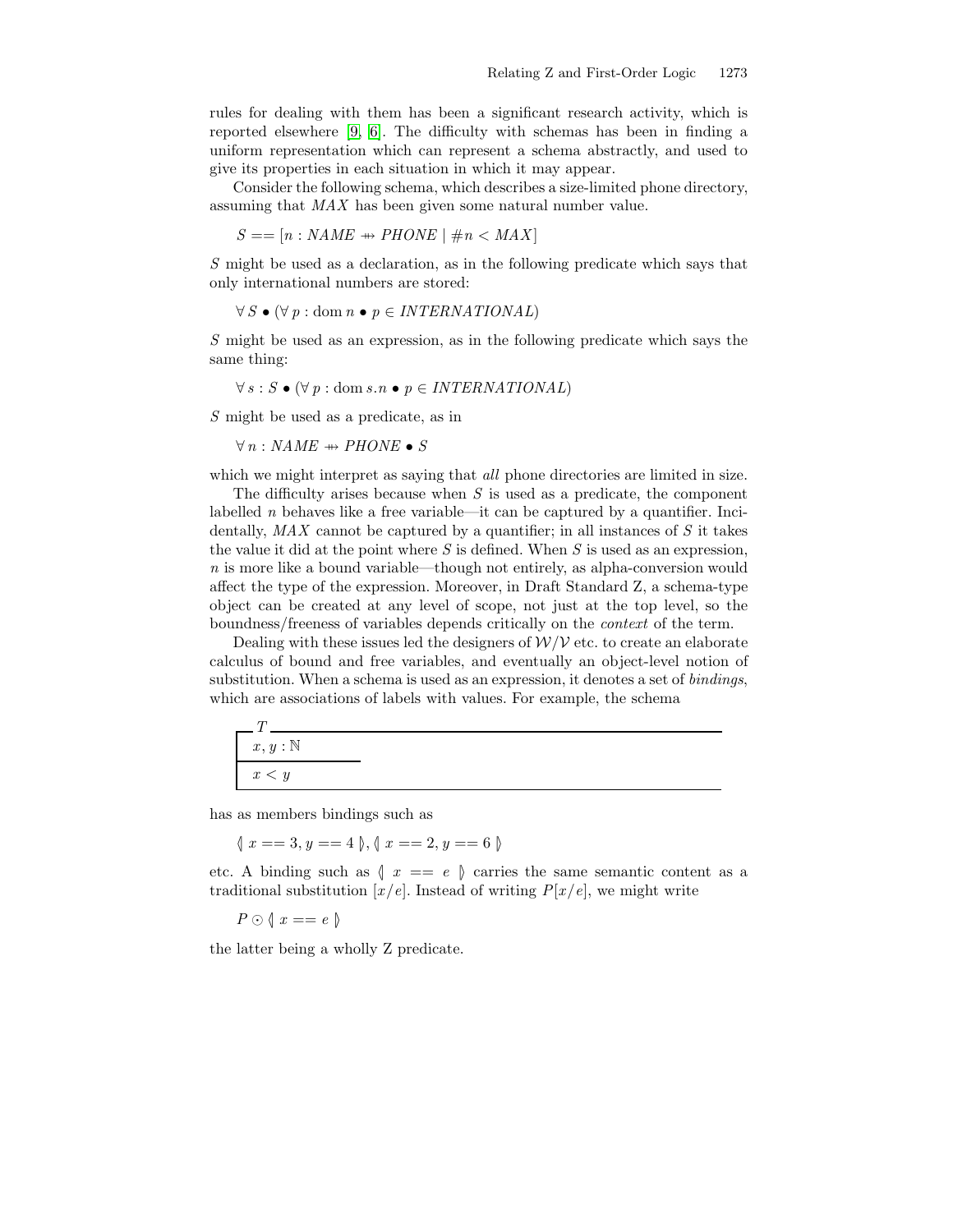Henson and Reeves [\[11\]](#page-13-6) have since suggested that this innovation was unnecessary and over-complicates the logic. Their logic avoids needing schema components to be sometimes bound and sometimes free, and consequentially is able to use a more usual notion of substitution.

The  $\mathcal V$  logic presents a complete calculus for schemas based on this approach to bindings and substitution. Henson and Reeves [\[9\]](#page-13-12) present a similar calculus, based upon their logic  $Z_C$ , retaining a more traditional notion of substitution, and basing their rules on a notion of schema membership which is more liberal. Both pieces of work demonstrate sufficient inference rules to allow schema objects to be eliminated entirely—demonstrating that a logic for the whole of Z can be constructed using ordinary ZF and adding one new construction (the labelled product/schema type/binding).

These calculi also make formal many of the results that have been used by Z practitioners (and schema expansion tools) over many years for the analysis of operators in the schema calculus. For example, if  $D_1$  and  $D_2$  represent schema declaration parts in 'normalized' form (itself typically described informally) then

$$
[D_1 | P_1] \wedge [D_2 | P_2] = [D_1 \sqcup D_2 | P_1 \wedge P_2]
$$

where  $\sqcup$  is some signature-compatible union. A proof of this property is presented by Henson and Reeves [\[9\]](#page-13-12), though it was also possible using  $W$  [\[28\]](#page-14-5).

# <span id="page-8-0"></span>**6 Undefinedness**

Whilst most well-formed expressions in Z can be given a meaning quite readily, there are two places where a problem arises with potentially undefined terms. One is in the area of function application; the other with improper  $\mu$ -terms. The latter may be seen as a special case of the former (and vice versa), and so we restrict our attention to function application. (The  $\mu$  operator is used to select from a set the unique member having a given property. Where no such unique member exists—either through there being no member with the property, or several members with the property—the  $\mu$ -term is called improper. It is a simple matter to reconstruct this as a discussion of functions and relations.)

Z allows functions to be total or partial. In Z, both functions and relations are sets of pairs. There is no uniform procedure to check whether a given relation is in fact a function, so the language allows relations to be applied to arguments as if they were functions. Problems may arise if a partial function is applied to an argument not in its domain, or if a relation is applied at a point where it is not functional (i.e. it maps its argument to more than one value): what is the function application to denote, and how does this value affect the surrounding terms, or the predicate in which it occurs?

This is not merely an academic enquiry, since it may materially alter the meaning of a specification. Moreover the use of partial functions is very common Z style, so the question potentially affects very many Z specifications. Z has been criticised on these grounds, particularly by the creators of PVS [\[21\]](#page-13-14). In PVS all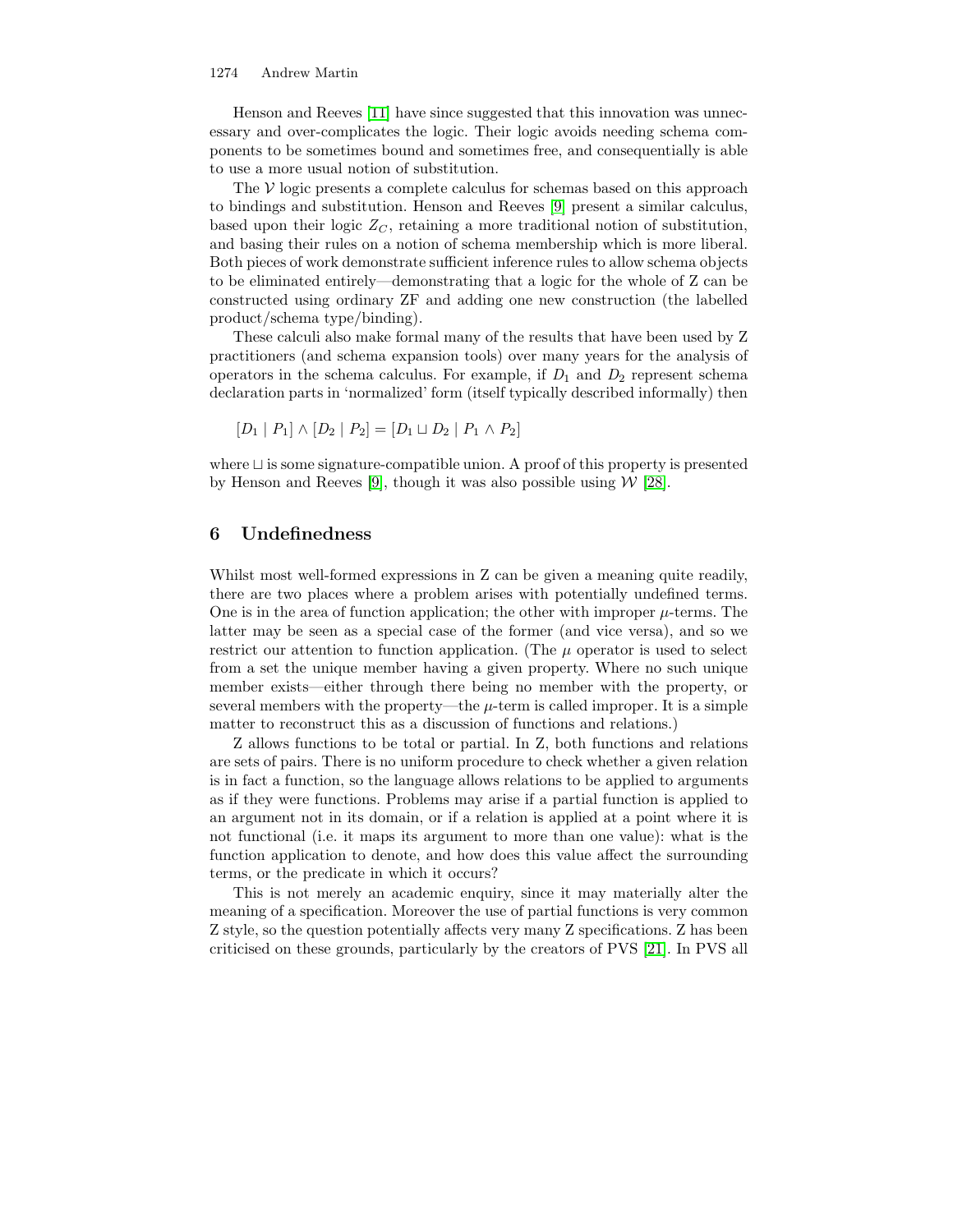functions are total—the burden is thereby shifted into the type system, which unlike Z's is therefore undecidable.

The tool Z/EVES [\[23\]](#page-13-7) incorporates a similar check that each function application is well-formed. Its authors report that the majority of 'real' Z specifications examined have failed this test. Many have argued (notably, the late Peter Lupton [\[16\]](#page-13-15) ) that a specification which exploits any interpretation of undefinedness is a bad specification.

#### **6.1 Approaches to Undefinedness**

A comprehensive treatment of the possible approaches to undefined terms is given by Arthan [\[1\]](#page-12-1). These include the possibility of allowing undefined terms to be reflected in making the predicates in which they arise also undefined. That approach gives rise to a three-valued logic, as used in VDM [\[12\]](#page-13-16), but it is not generally embraced by Z users (the Cogito project [\[3\]](#page-12-2) is an exception).

The two most popular approaches are characterised by Arthan as 'UPF' (undefined propositions are false) and 'UED' (undefined expressions denote). In the latter case, all expressions are assumed to denote a value, but it may not be possible to determine which one.

The Draft Z Standard has accommodated the variety of approaches by loosely defining the semantics of function application. Whereas most expressions are defined by an *equation*, so that the meaning of a particular expression is a particular set or relation in the underlying set theory, function application is defined by a *set inclusion*. Thus, the value of an expression involving a relation applied outside is domain, or where it is not functional, is not prescribed.

Different logical systems may resolve this in different ways, and nevertheless be considered compliant (arguably, sound). For example, each type could be given a non-Z error value, and this could be taken as the value of the undefined term. Or, possibly, there could be a different error value for each term, to ensure that undefined terms are not inadvertently made equal. The resolution chosen by the  $W/V$  family of logics is to determine that undefined expressions denote a Z value of the appropriate type, but not to allow sufficient apparatus to determine which value that is.

#### **6.2 Baumann's Question**

The  $W/V$  resolution described above gives rise to a question posed by Baumann [\[2\]](#page-12-3).

If every expression denotes a Z value of the appropriate type, then surely

$$
\vdash \forall f: X \to Y \bullet (\forall x: X \bullet (\exists y: Y \bullet f \ x = y))
$$

therefore

 $\forall f : X \rightarrow Y \bullet (\forall x : X \bullet (\exists y : Y \bullet x \mapsto y \in f))$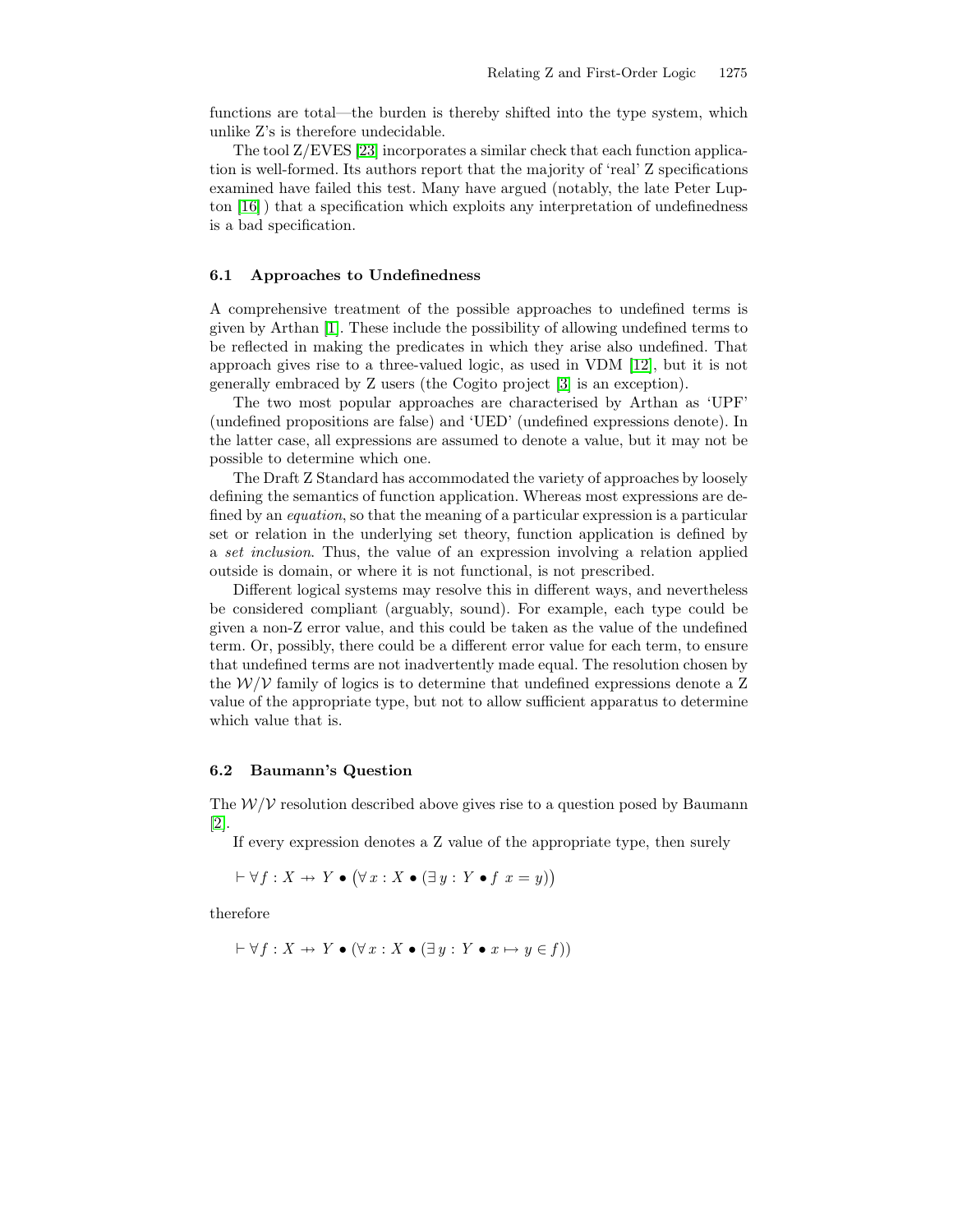therefore

$$
\vdash \forall f: X \to Y \bullet (\forall x: X \bullet x \in \text{dom} f)
$$

therefore

 $\vdash \forall f : X \rightarrow Y \bullet f \in X \rightarrow Y$ 

That is to say, all partial functions in Z are also total functions. This is clearly undesirable; indeed, it is at odds with most users' understanding of Z.

The resolution of this apparent paradox lies in the difference between *truth* (in the model) and *provability* (in the logic). Writing  $\models_D$  *pred* to mean that *pred* holds in the model extended so that it has the property 'every term denotes', the following may be true

$$
\models_D \forall f: X \rightarrow Y \bullet (\forall x: X \bullet (\exists y: Y \bullet f \ x = y)) ,
$$

but it does not follow (indeed, it is not the case) that this predicate is a theorem of  $W$  etc. (Its truth is not certain, because the extension of the model may be made in a number of different ways: the model might determine that any application of a function outside its domain results in a 'bottom' value which is outside the type system, or a distinguished value of the appropriate type, or an entirely unspecified member of the type. The predicate above would be true in the latter two cases—provided *Y* is a basic type, and not some subset—but not in the first.)

#### **6.3 Issues of Methodology**

We have already argued that matters of logic are important not only to those who wish to prove properties of their specifications, but to all who try to *understand* Z specifications. In particular, a working knowledge of logic will enable the reader to ask questions about what would have happened if something had been written differently.

The treatment of undefinedness has an impact on how one writes specifications as well as how one reasons about them. An oft-cited example is the specification which declares a (possibly infinite) set and then asserts that its cardinality is fixed.

$$
s: \mathbb{P} \mathbb{N}
$$
  
# $s = 4$ 

The cardinality function  $\#$  is partial; its value is defined only on finite sets. The question of whether or not the definition of *s* is a useful one depends upon one's treatment of undefined terms. If every expression denotes ('UED'), then #*s* and 4 can be used interchangeably in the sequel, which is probably almost what the specifier intended—but not quite. On the other hand one interpretation of the position 'UPF' would mean that the very possibility that  $\#s$  may be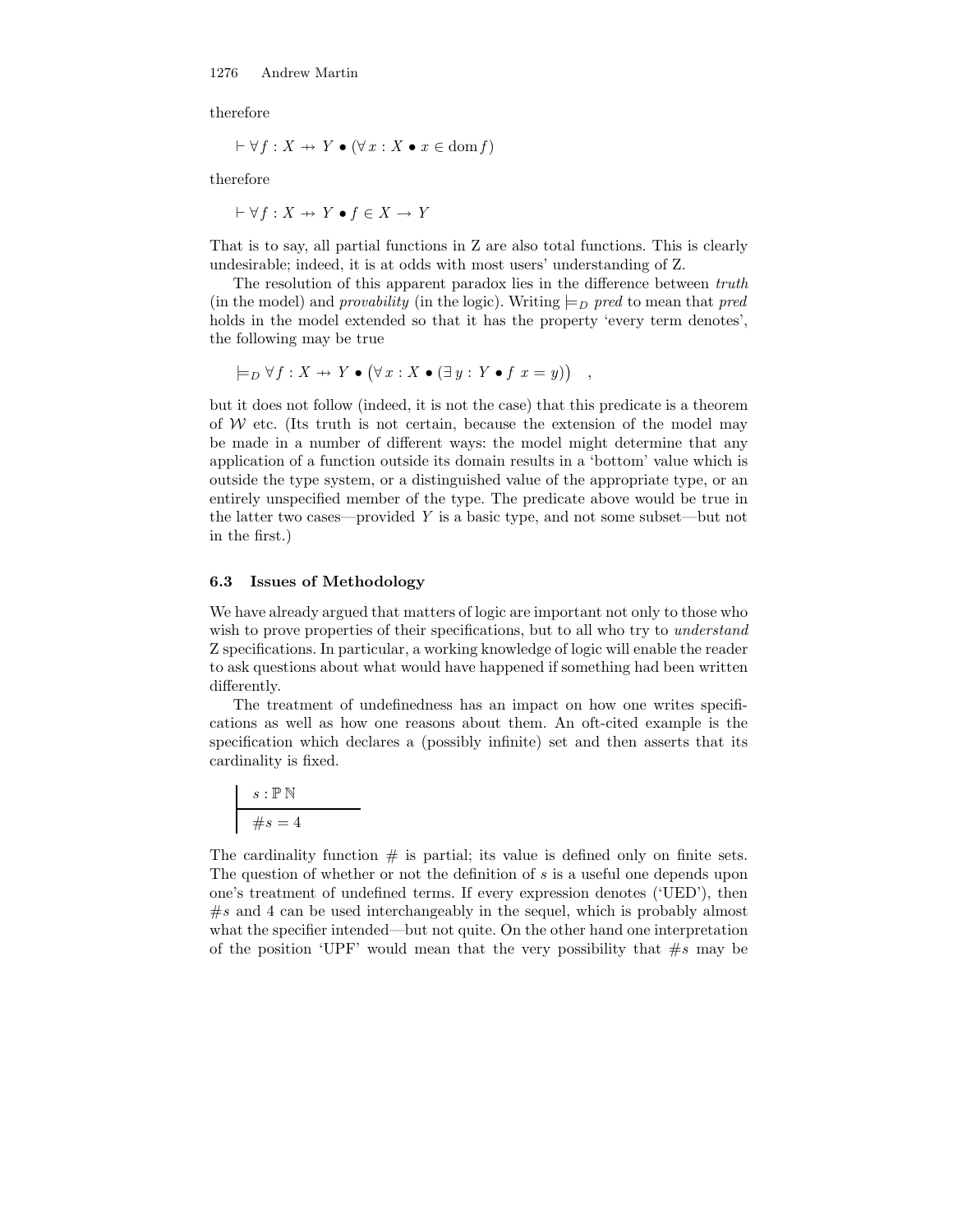undefined would be enough to make the predicate false, and therefore the whole specification inconsistent (and useless). Another interpretation of 'UPF' would be to rule out those models in which  $\#s = 4$  is false (for whatever reason, including undefinedness), leaving a specification which performs as 'intended'. The apparatus for achieving the latter is non-trivial.

Conversely, we can easily exhibit specifications—such as set comprehensions or schemas—where we would like undefined terms to give rise to false predicates, so that the rogue terms are excluded from the set/schema. For example, writing

$$
S_4 = \{ s : \mathbb{PN} \mid \#s = 4 \}
$$

we would hope that *S*<sup>4</sup> would be the set of all sets of natural numbers having cardinality 4—and no others. On the 'UED' interpretation, we can be sure that the sets of four natural numbers are members of *S*4, but we cannot prove that, say, <sup>N</sup> is not. In 'UPF', however, *S*<sup>4</sup> would contain exactly the sets of natural numbers having four elements, and nothing else.

The study of undefinedness has a long history in classical mathematics, with no universal answer, and often no need for one because the 'intuitive' answer is usually the right one (normal mathematical practice not being overly formal). That there should be no ready answer in Z is therefore not surprising.

# <span id="page-11-0"></span>**7 Future and Related Work**

### **7.1 Managing Complexity**

Just as undefinedness is a widespread problem, so too is the issue of managing complexity. Z's schema notation provides the specifier with the opportunity to write very deeply-nested specifications in a very compact way. Anyone who has used a schema expansion tool will know how readily an innocuous-looking fiveline schema can when fully expanded occupy several printed pages.

A challenge in supporting proof is to find ways to manage this complexity. This issue is almost orthogonal to the logical concerns already raised, but has a profound impact on the tractability of formal proof for anything but the smallest specification.

Moreover, the language is quite rich, and uses a variety of specialised symbols. Again, these are a means to the management of complexity, since they allow complex ideas to be expressed succinctly. They are, however, outside the general abilities of most proof tools today, though they need not be, since on-screen display of symbol fonts is now quite commonplace.

Support for practical reasoning will require solving these two difficulties in tool implementations. The first is ideally a methodological issue as well as an interface one. Despite discovering logics for schemas, no practical method for using schemas to structure proofs as well as specifications has been discovered.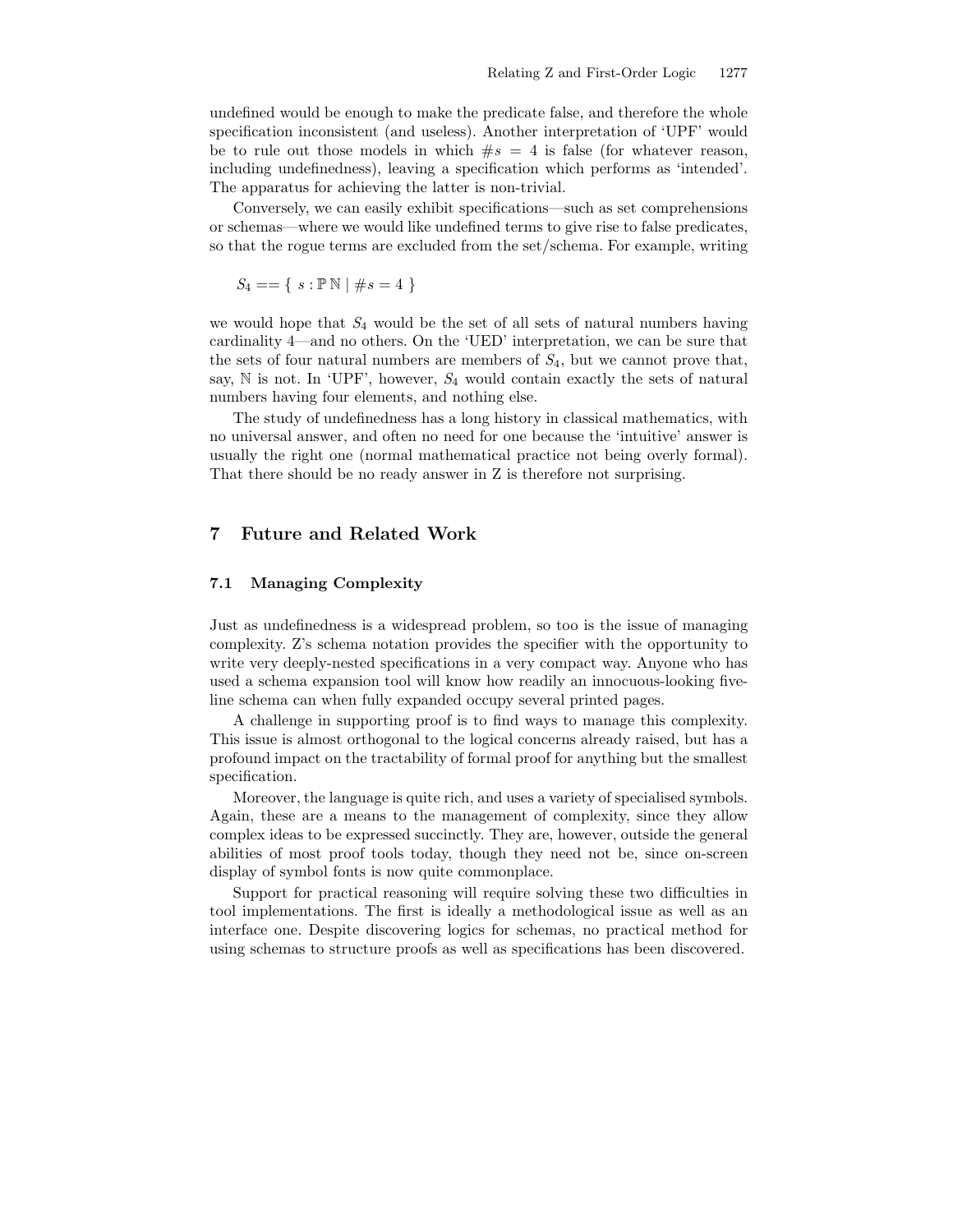### **7.2 Other Logics**

Whilst this paper has largely described Z in relation to first-order logic, higherorder logic has been found to be a good basis for Z semantics. In particular, it offers a very appropriate type model (provided schema types/bindings are incorporated). [\[24\]](#page-13-17) has described an isomorphism between Z and HOL (disregarding names in schema types). This provides the theory underlying the Z in Isabelle/HOL work described above.

Others have considered using constructive logics [\[10\]](#page-13-18). In this approach, proof becomes a means of program development. In other contexts, second-order logic has been found to be a useful tool; perhaps it could also add expressiveness to Z.

## **8 Conclusions**

Z now has quite a lengthy history, and sometimes the original motivations and assumed theory have become obscured. This paper's purpose is to make some observations about the purpose and role of proof in Z, and its relationship to first-order logic. General understanding of these topics has been divergent, and the hope is to promote some common acceptance and understanding; in essence to provide a framework for a philosophy of proof in Z. Much of the paper has been devoted to documenting issues that are 'part of the folklore' of Z proof but do not seem to have been recorded anywhere—to the annoyance of newcomers to the field.

The original connection between Z and first-order logic was very close. Various developments have served to obscure this relationship. Two pieces of recent work [\[11,](#page-13-6) [6\]](#page-13-13) show that the relationship persists, and indeed a first-order logic can be described which, with the single addition of schema *types* can be used to reason about the whole language. Insofar as demonstrating this relationship is non-trivial it also suggests that Z adds some significant structure to the language of first-order logic and set theory. Experience suggests that this structure is useful for specification. It appears that it may also be useful for proof.

# <span id="page-12-1"></span>**References**

- [1] R. D. Arthan. Undefinedness in Z: Issues for specification and proof, 1996. Presented at CADE-13 Workshop on Mechanization of Partial Functions.
- <span id="page-12-3"></span><span id="page-12-2"></span>[2] Peter Baumann. Private Communication, April 1994.
- [3] Anthony Bloesch, Ed Kazmierczak, Peter Kearney, and Owen Traynor. The Cogito methodology and system. In Asia–Pacific Software Engineering Conference '94, pages 345–355, 1994.
- <span id="page-12-4"></span>[4] J. P. Bowen, A. Fett, and M. G. Hinchey, editors. ZUM'98: The Z Formal Specification Notation, 11th International Conference of Z Users, Berlin, Germany, 24– 26 September 1998, volume 1493 of Lecture Notes in Computer Science. Springer-Verlag, 1998.
- <span id="page-12-0"></span>[5] J. P. Bowen and M. J. C. Gordon. A shallow embedding of Z in HOL. Information and Software Technology, 37(5–6):269–276, 1995.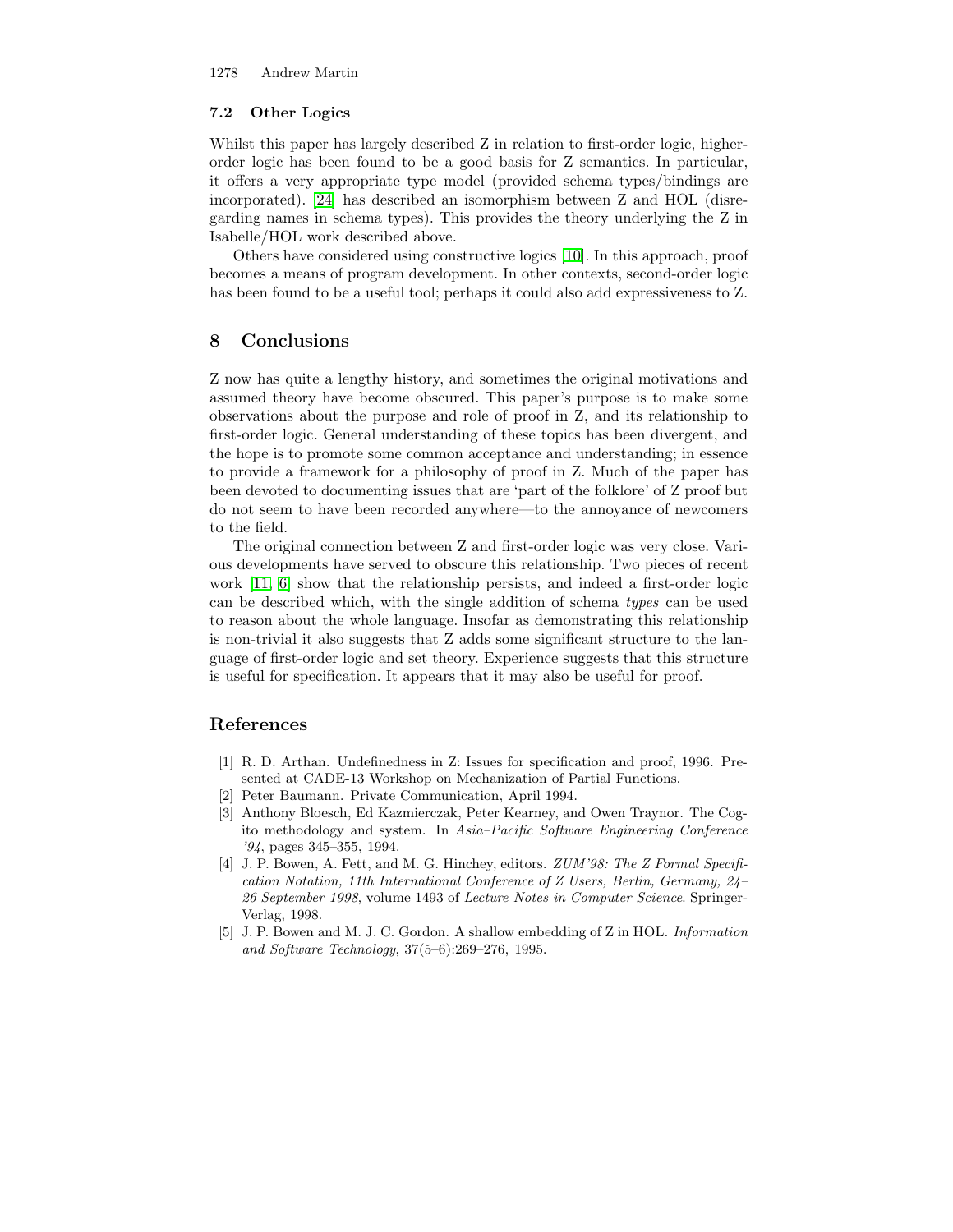- <span id="page-13-13"></span><span id="page-13-5"></span>[6] Stephen Brien and Andrew Martin. A calculus for schemas in Z. J. Symbolic Computation, 2000. To appear.
- [7] Stephen M. Brien. A Logic and Model for the Z Standard. D.Phil. thesis, University of Oxford, 1998.
- <span id="page-13-12"></span><span id="page-13-3"></span>[8] Herbert B. Enderton. A Mathematical Introduction to Logic. Academic Press, 1972.
- [9] M. C. Henson and S. Reeves. A logic for the schema calculus. In Bowen et al. [\[4\]](#page-12-4), pages 172–191.
- <span id="page-13-18"></span><span id="page-13-6"></span>[10] Martin Henson and Steve Reeves. New foundations for Z. In Jim Grundy, Martin Schwenke, and Trevor Vickers, editors, IRW/FMP'98. Springer-Verlag, 1998.
- [11] Martin C. Henson and Steve Reeves. Investigating Z. Technical Report CSM-317, Department of Computer Science, University of Essex, 1998. Journal of Logic and Computation, to appear.
- <span id="page-13-16"></span>[12] Cliff B. Jones. Systematic Software Development Using VDM. Prentice-Hall Intenational, second edition, 1990.
- <span id="page-13-9"></span><span id="page-13-8"></span>[13] R. B. Jones. ICL ProofPower. BCS FACS FACTS, Series III, 1(1):10–13, Winter 1992.
- [14] Kolyang, T. Santen, and B. Wolff. A structure preserving encoding of Z in Isabelle/HOL. In 1996 International Conference on Theorem Proving in Higher Order Logic. Springer-Verlag, 1996.
- <span id="page-13-11"></span>[15] Ina Kraan and Peter Baumann. Implementing Z in Isabelle. In Jonathan P. Bowen and Michael G. Hinchey, editors, ZUM'95: The Z Formal Specification Notation, volume 967 of LNCS, pages 355–373. Springer-Verlag, 1995.
- <span id="page-13-15"></span>[16] Peter J. L. Lupton. Z and undefinedness. Technical Report PRG/91/68, Z Standards Panel / Programming Research Group, 1991.
- <span id="page-13-10"></span>[17] A. Martin. Encoding W: A logic for Z in 2OBJ. In J. C. P. Woodcock and P. G. Larsen, editors, FME'93: Industrial-Strength Formal Methods, volume 670 of Lecture Notes in Computer Science, pages 462–481. Formal Methods Europe, Springer-Verlag, 1993.
- <span id="page-13-1"></span>[18] Andrew Martin. Why effective proof tool support for Z is hard. Technical report 97-34, Software Verification Research Centre, School of Information Technology, The University of Queensland, Brisbane 4072. Australia, November 1997.
- <span id="page-13-2"></span>[19] Elliott Mendelson. Introduction to Mathematical Logic. Mathematics Series. Wadsworth and Brooks/Cole, 1987.
- <span id="page-13-0"></span>[20] John Nicholls, editor. Z Notation. Z Standards Panel, ISO Panel JTC1/SC22/WG19 (Rapporteur Group for Z), 1995. Version 1.2, ISO Committee Draft; CD 13568.
- <span id="page-13-14"></span>[21] S. Owre, S. Rajan, J.M. Rushby, N. Shankar, and M.K. Srivas. PVS: Combining specification, proof checking, and model checking. In Rajeev Alur and Thomas A. Henzinger, editors, Computer-Aided Verification, CAV '96, number 1102 in Lecture Notes in Computer Science, pages 411–414, New Brunswick, NJ, July/August 1996. Springer-Verlag.
- <span id="page-13-4"></span>[22] B. F. Potter, J. E. Sinclair, and D. Till. An Introduction to Formal Specification and Z. Prentice Hall International Series in Computer Science, 2nd edition, 1996.
- <span id="page-13-7"></span>[23] M. Saaltink. The Z/EVES system. In J. P. Bowen, M. G. Hinchey, and D. Till, editors, ZUM'97: The Z Formal Specification Notation, volume 1212 of Lecture Notes in Computer Science, pages 72–85. Springer-Verlag, 1997.
- <span id="page-13-17"></span>[24] T. Santen. On the semantic relation of Z and HOL. In Bowen et al. [\[4\]](#page-12-4), pages 96–115.